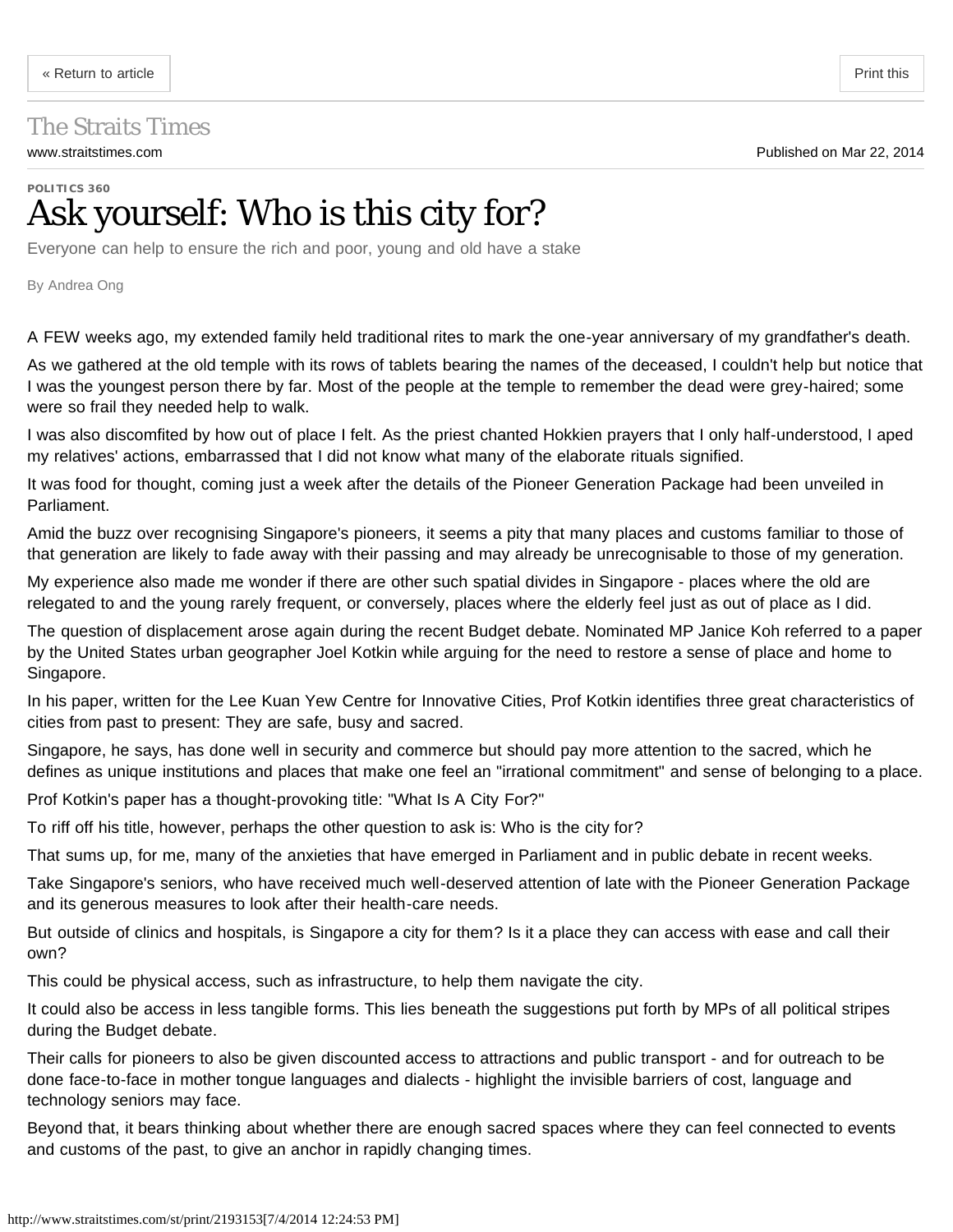This could range from old landmarks to social spaces - religious institutions, void decks, kopitiam, wet markets - where they gather with friends and family.

But these spaces should not be ghettoes of the old but public and inclusive of all ages.

As Ms Koh noted of the pioneers in her speech: "Will enough be done to honour their memories and their connection to this place, which are also the memories and connections of their descendants and future generations to this place called home?"

Another place-related anxiety that surfaced recently: Is this still going to be a city for the average Singaporean?

The Economist Intelligence Unit survey that named Singapore the world's costliest city got a huge reaction, even though it was targeted at companies working out pay packages for expatriates.

It tapped into the worry that as Singapore stands in the league of top global cities bringing in well-heeled talent from around the world, where does that leave the ordinary citizen?

It's a concern that played out in spatial form after the latest draft masterplan for Singapore's development was released in November last year.

The plan sketched out ambitious goals to develop two new districts on prime downtown land, Marina South and Kampong Bugis, into residential areas.

At the same time, it emphasised that these districts would be "fenceless communities" with "publicly accessible amenities".

Analysts disagreed at the time on whether it would be a good idea to mix different types of public housing among the pricey real estate - likely to spring up in these central areas - in order to prevent them from becoming gated enclaves for the rich.

The debate mapped the issue of social inequality onto the city, showing how physical space can either foster inclusiveness or draw very real lines based on income and spending power.

Who is the city for? Is it a city for the elderly? Is it a city for the most vulnerable among us?

These questions draw on the concept of spatial justice, which has gained currency in the social sciences over the last decade.

They also tie in with the three issues that current urban solutions still cannot address, according to Prof Kotkin's paper.

These are: the loss of sacred space; inequality; and the survivability of families. All three are issues that Singapore is also grappling with.

As for answering the question of "who is the city for", policymakers evidently play a big role in that. Singapore's advantage is that it is starting from a position of strength, particularly in its urban planning innovations and physical infrastructure.

This Budget alone contained several announcements to make the city more physically accessible to the elderly, such as "silver zones" to help seniors cross the road safely in accident-prone

areas and the rolling out of more three-generation (3Gen) flats to encourage multi-generational families to live together.

And Singapore's achievements in public housing and home ownership have their roots, after all, in an egalitarian ethos of giving all Singaporeans a stake in the city.

But the greater challenge lies in creating that more nebulous sense of belonging through sacred spaces and inclusiveness.

This is a task for Singapore's policymakers in particular, in recognising the importance of respecting, preserving and creating such spaces.

But it is a task for denizens of the city too. If we are to make Singapore a city for the elderly and a city for all, the young and those with greater means have to play their part to make this happen.

If I felt out of place in the temple and during the rites that gave my older relatives comfort, it is up to me to find out more and understand.

Likewise, it is up to younger generations of Singaporeans to be interested and participate in the sacred spaces and customs of those that came before.

It is up to those with means to be okay with sharing the space of the city with those with less. At the heart of it is this: Can each individual be given the assurance that the city is yours and for you?